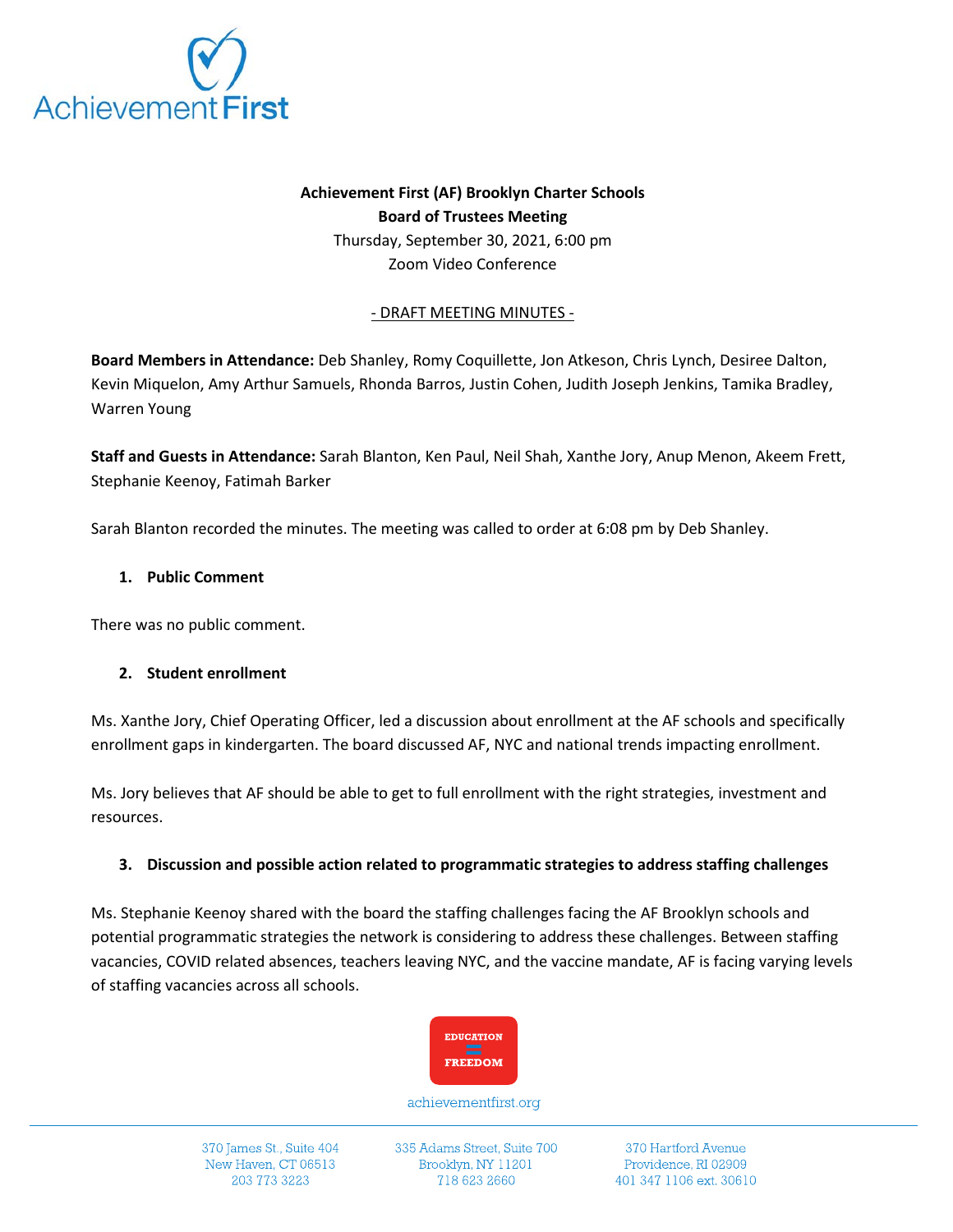

Following a discussion about strategies for addressing staffing shortages, the board considered and voted on the following resolution.

WHEREAS, Achievement First (AF) staff have detailed novel challenges and concerns in light of COVID-19, and the board has considered such challenges and concerns;

RESOLVED, the AF Brooklyn Board of Trustees hereby authorizes the Superintendent, in collaboration with school principals, to make temporary programmatic and/or structural changes to the instructional model as permitted by law, between October 1, 2021 and January 27, 2022, subject to authorizer approval,

BE IT FURTHER RESOLVED, Achievement First and its designee are, jointly and severally, authorized and directed, in the name of AF Brooklyn, to take any and all actions and/or submit such documents needed to effectuate the foregoing resolution.

Motion by Romy Coquillette Seconded by Amy Arthur Samuels All in favor

### **4. Discussion and possible action related to board succession planning**

Board terms are currently limited to two, three-year terms but the board raised concerns that that might not be long enough given the learning curve and length of time it takes to feel like you're adding value. The additional time afforded in a third term is valuable. Due to AF's leadership transitions and COVID challenges, a third term may also provide some needed stability.

The board wishes to request of SUNY an third term for Trustees.

# **5. Committee Reports**

Facilities committee: Mr. Kevin Miquelon gave a report from the facilities committee including updates from Queens, where we will be delaying the second elementary school by one year. Linden is on time and on budget and will likely qualify for the New Markets Tax Credit. He also discussed the conflict of interest waiver the board is asked to approve regarding Mr. David Sweeny.



achievementfirst.org

370 James St., Suite 404 New Haven, CT 06513 203 773 3223

335 Adams Street, Suite 700 Brooklyn, NY 11201 718 623 2660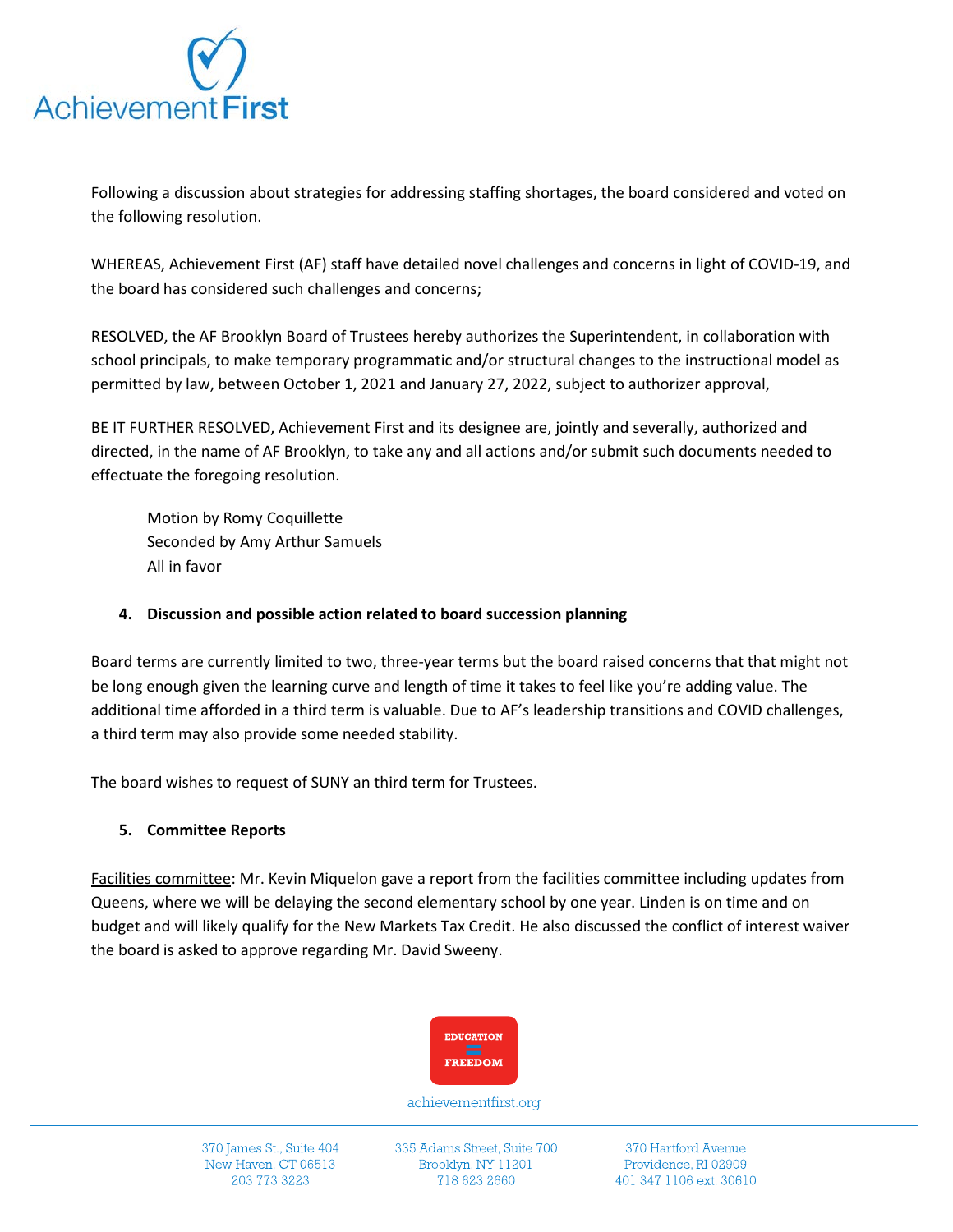

WHEREAS, Achievement First ("AF") has detailed the impact of staffing challenges on the AF Facilities Team, and the board has considered such challenges,

WHEREAS, AF has engaged the consulting services of Mr. David Sweeny, and Mr. Sweeny is a member of the Civic Builders Board of Directors (Civic);

WHEREAS, this Board has engaged the services of Civic in relation to a property located at 2400 Pitkin Ave, Brooklyn NY, 11208, and the New Markets Tax Credit deal relating to the same,

RESOLVED, the AF Brooklyn Board of Trustees hereby knowingly waives any potential conflict of interest arising from Mr. Sweeny serving as a consultant for AF.

Motion by Jon Atkeson Seconded by Justin Cohen All in favor

Ms. Ketki Harale shared renderings of the design for the Linden project.

Finance committee: Mr. Neil Shah, Interim Chief Financial Officer, gave the finance committee report beginning with the unaudited FY21 P&L and balance sheet from June. He reviewed ESSER spending and the amended budgets.

Deb Shanley acknowledged Fatimah Barker, Interim CEO, and Ms. Barker made some remarks expressing her gratitude for the executive team for their leadership during this difficult time.

Academic Committee: The Academic Committee presented two strong candidates for principal roles at AF Brooklyn Middle Schools. Ms. Shanley noted she will discuss the candidates when taking the votes.

# **6. Board Business**

RESOLVED, the AF Brooklyn Board of Trustees hereby approves the meeting minutes from May 27 and August 2, 2021.

Motion by Jon Atkeson Seconded by Romy Coquillette All in favor



achievementfirst.org

370 James St., Suite 404 New Haven, CT 06513 203 773 3223

335 Adams Street, Suite 700 Brooklyn, NY 11201 718 623 2660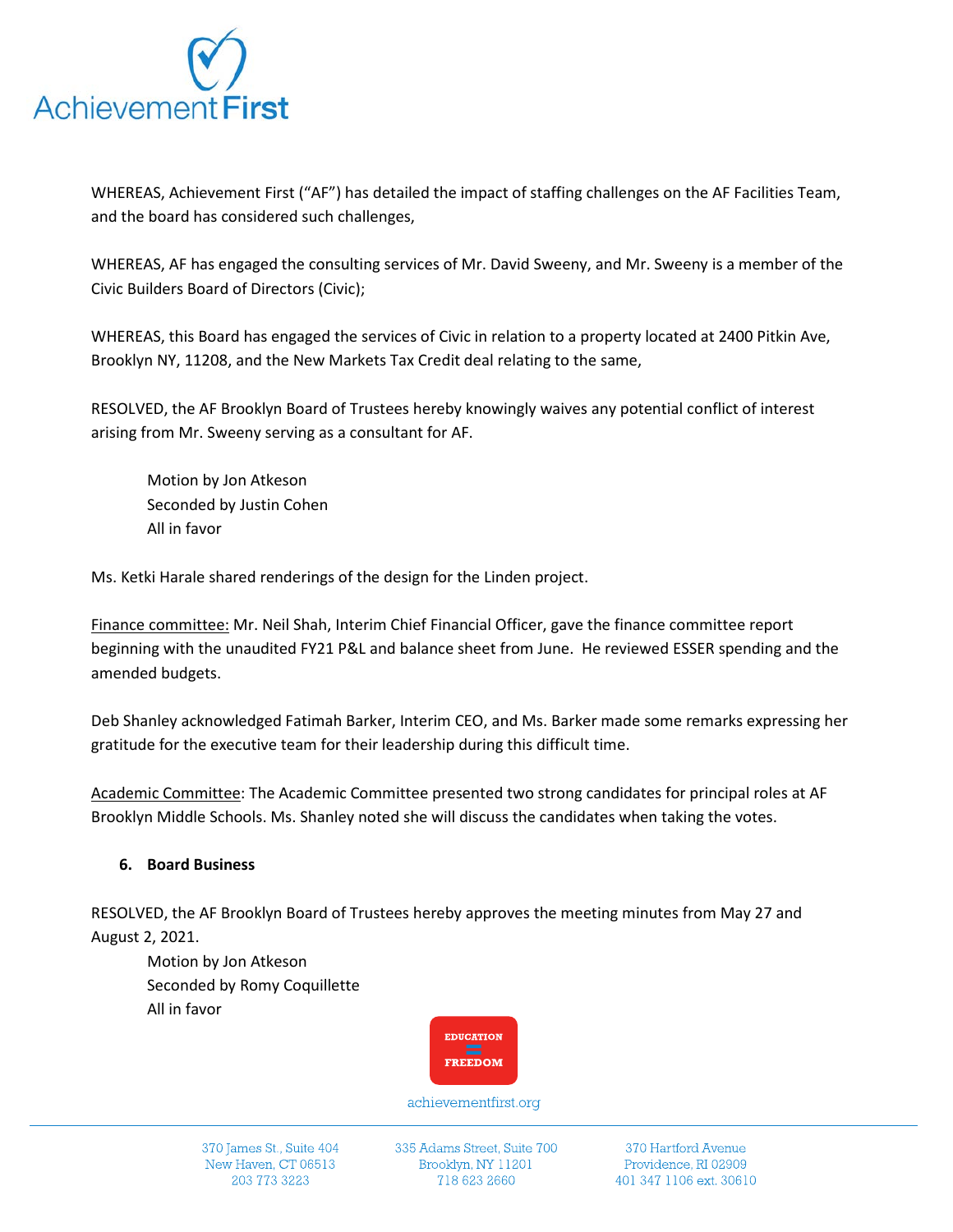

RESOLVED, the AF Brooklyn Board of Trustees hereby approves the amended budget as recommended by the Finance Committee and prepared by Achievement First for the 2021-22 fiscal year.

Motion by Jon Atkeson Seconded by Warren Young All in favor

NOTE: The following two resolutions were approved with an error in the school to which each principal was assigned. In consultation with board chair, Romy Coquillette, the corrections can be found below:

RESOLVED, the AF Brooklyn Board of Trustees hereby appoints Ms. Hope Fox as principal of Achievement First Brownsville Aspire Middle School effective July 1, 2022.

Motion by Jon Atkeson Seconded by Kevin Miquelon All in favor

RESOLVED, the AF Brooklyn Board of Trustees hereby appoints Ms. Samantha Jones as principal of Achievement First Aspire Bushwick Middle School effective July 1, 2022.

Motion by Jon Atkeson Seconded by Kevin Miquelon All in favor

RESOLVED, the AF Brooklyn Board of Trustees hereby approves the Family Handbook as presented by Achievement First.

Motion by Romy Coquillette Seconded by Warren Young All in favor

Romy noted there are typos in the Handbook she hopes will be a fixed.

RESOLVED, the AF Brooklyn Board of Directors hereby elects Mr. Anup Menon, Mr. Akeem Frett and Mr. Josh Vidro to serve as a trustees, each with a three year term ending June 30, 2024, and does, pursuant to the bylaws of AF Brooklyn, effective September 30, 2021, set the number of members of the Board of Directors at eighteen (18).

Motion by Jon Atkeson



achievementfirst.org

370 James St., Suite 404 New Haven, CT 06513 203 773 3223

335 Adams Street, Suite 700 Brooklyn, NY 11201 718 623 2660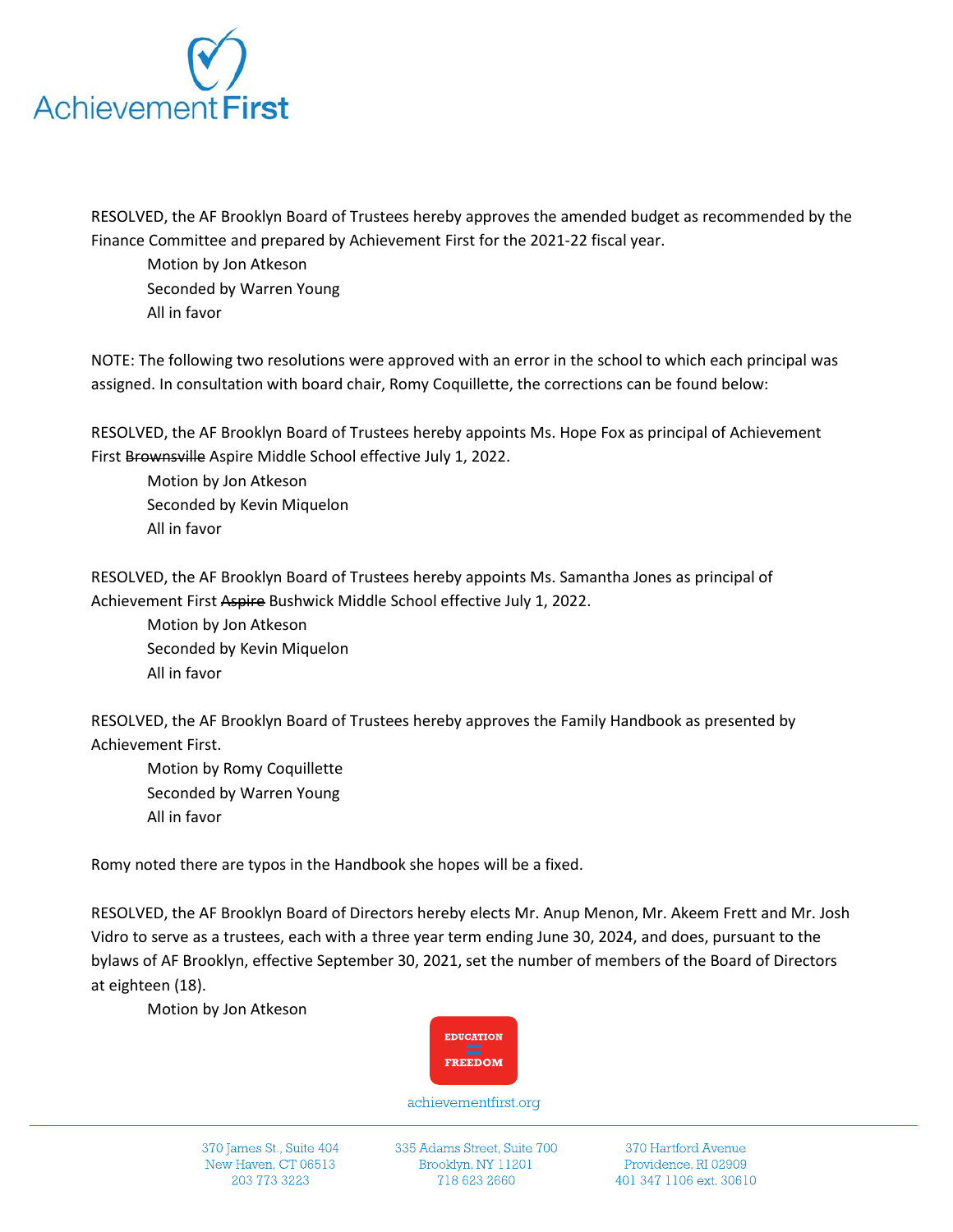

Seconded by Chris Lynch All in favor

RESOLVED, the AF Brooklyn Board of Trustees hereby elects the following leadership slate for the 2021-22 fiscal year:

Romy Coquillette, Chair Alison Richardson, Vice Chair Jon Atkeson, Treasurer Andy Hubbard, Secretary Motion by Chris Lynch Seconded by Justin Cohen All in favor

WHEREAS, the AF Brooklyn Board of Trustees discussed the merits of amending the bylaws to change the term limit language from two terms to three terms so as to ensure leadership stability,

RESOLVED, the AF Brooklyn Board of Trustees hereby amends the bylaws as described.

BE IT FURTHER RESOLVED, Achievement First and its designee are, jointly and severally, authorized and directed, in the name of AF Brooklyn, to take any and all actions and/or submit such documents needed to effectuate the foregoing resolution.

Motion by Warren Young Seconded by Romy Coquillette All in favor

#### **7. Additional Business**

There was no additional business but former Trustee, Judge Priscilla Hall, joined the meeting to thank Ms. Shanley for her service on the board and share her remarks about Ms. Shanley's contributions to AF Brooklyn and education widely.

#### **8. Adjourn**

The meeting was adjourned at 9:10 pm by Deb Shanley.



achievementfirst.org

370 James St., Suite 404 New Haven, CT 06513 203 773 3223

335 Adams Street, Suite 700 Brooklyn, NY 11201 718 623 2660